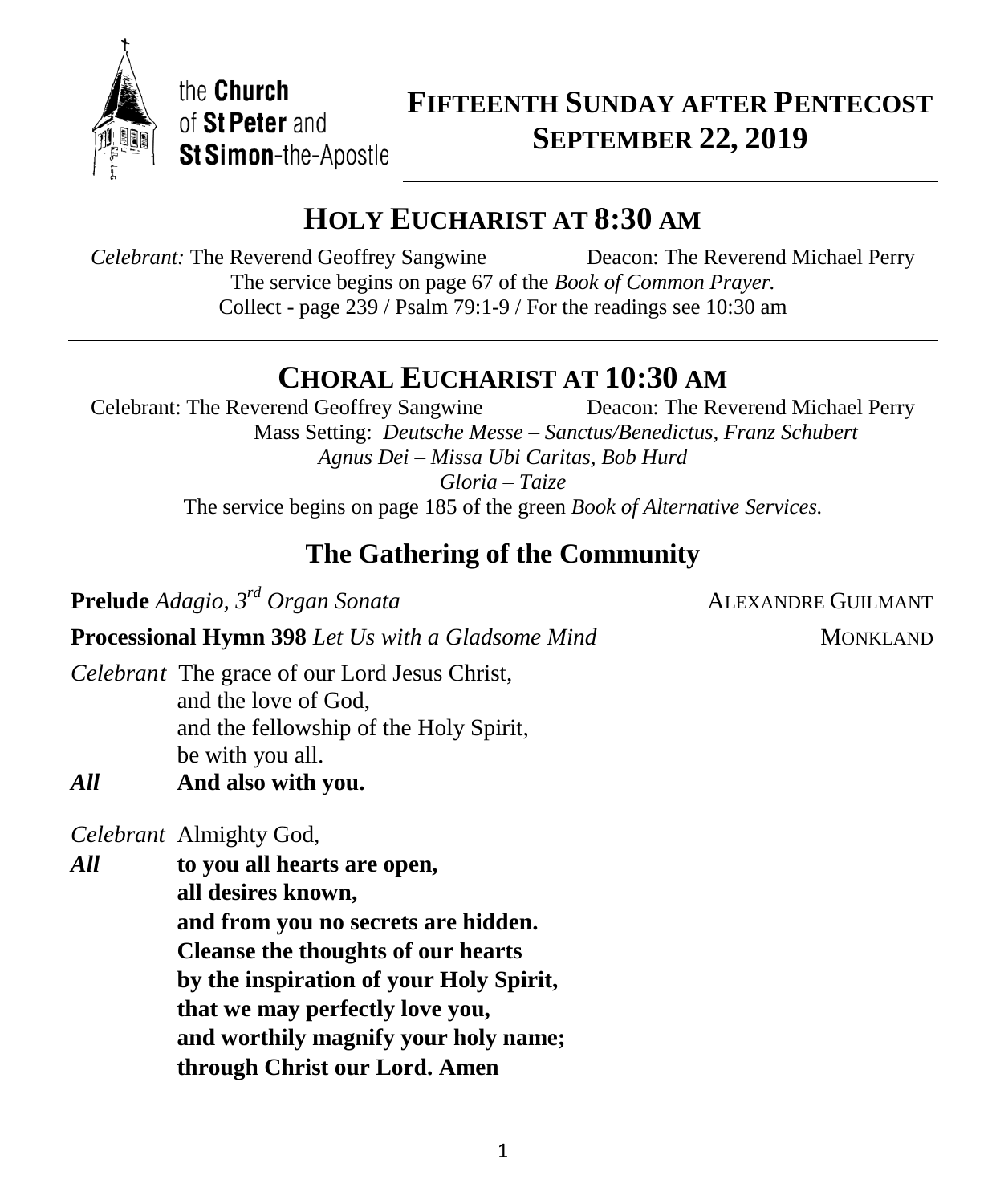## **Gloria** TAIZE

*Refrain – please join with the Cantor and Choir*



## **Collect of the Day**

*Celebrant* Almighty God, you have created the heavens and the earth, and ourselves in your image. Teach us to discern your hand in all your works and to serve you with reverence and thanksgiving; through Jesus Christ our Lord, who is alive and reigns with you and the Holy Spirit, one God, now and for ever. **Amen.**

## **Proclamation of the Word**

**First Lesson** *Jeremiah* 8:18 – 9:1 **Read by Paul Faulkner** 

*Reader* A reading from the Prophet Jeremiah.

My joy is gone, grief is upon me, my heart is sick. Hark, the cry of my poor people from far and wide in the land: 'Is the Lord not in Zion? Is her King not in her?' ('Why have they provoked me to anger with their images, with their foreign idols?') 'The harvest is past, the summer is ended, and we are not saved.' For the hurt of my poor people I am hurt, I mourn, and dismay has taken hold of me. Is there no balm in Gilead? Is there no physician there? Why then has the health of my poor people not been restored? O that my head were a spring of water, and my eyes a fountain of tears, so that I might weep day and night for the slain of my poor people!

*Reader* The word of the Lord *All* **Thanks be to God.**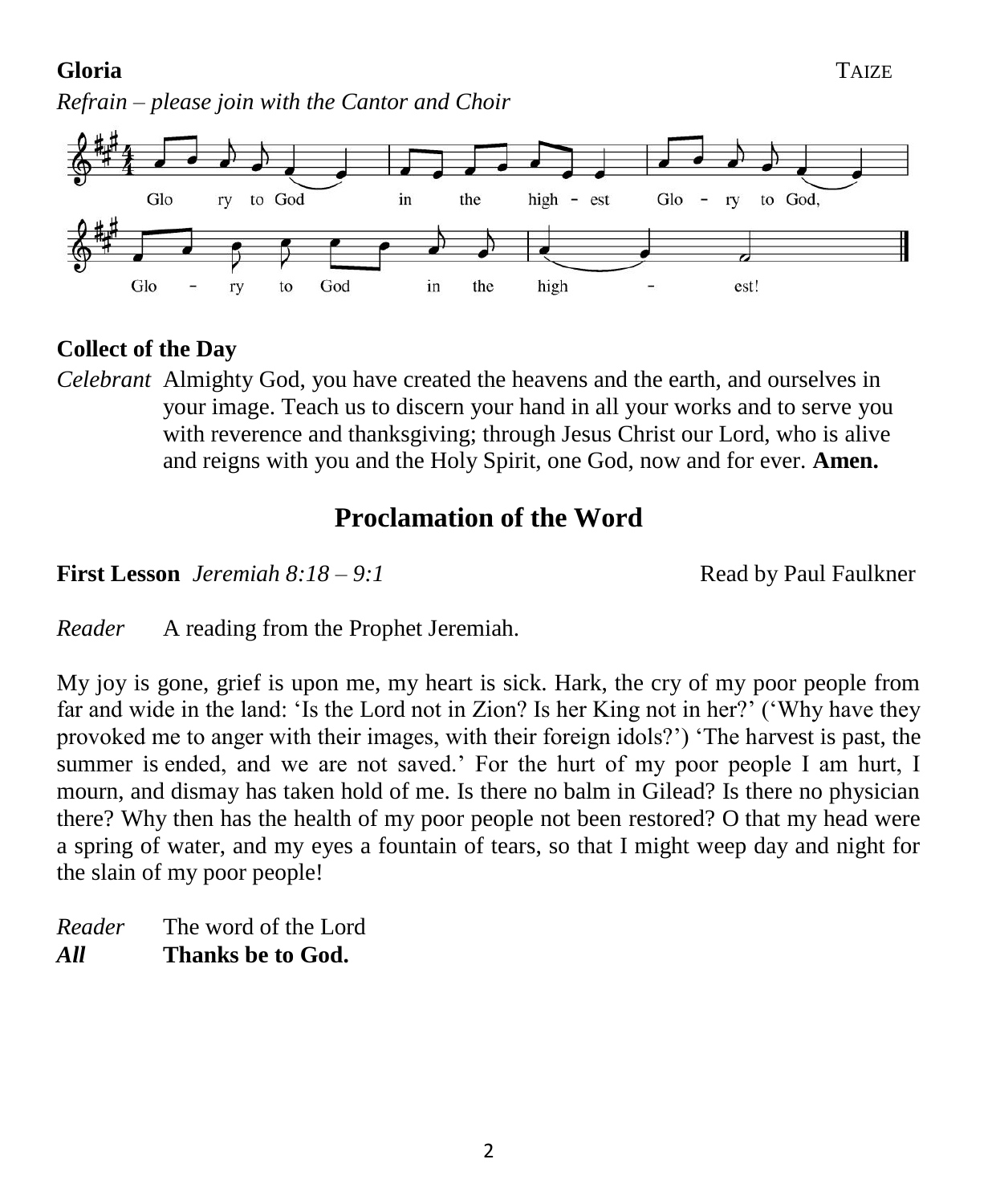## **Psalm 79:1-9**



O GOD, the heathen are come into | thine in heritance; / thy holy temple have they defiled, and made Je|rusalem a | heap of | stones.

- **2** The dead bodies of thy servants have they given to be meat unto the  $|\text{fowls} \cdot \text{of the }|$  air, / and the flesh of thy saints  $|$  unto the  $|$  beasts  $\cdot$  of the  $|$  earth.
- **3** Their blood have they shed like water on every  $\vert$  side  $\cdot$  of Je $\vert$ rusalem; / and | there was no | one to | bury them.
- **4** We are become an open  $|\$ shame  $\cdot$  to our  $|\$ neighbours,

/ a very scorn and derision unto  $|$  them  $\cdot$  that are  $|$  round a bout us.

**2 nd 5** Lord, how long wilt | thou be | angry?

/ shall thy jealousy | burn like | fire for | ever?

**6** Pour out thine indignation upon the nations that | have not | known thee,

/ and upon the kingdoms that have not | called up|on thy | Name.

- **7** For they have de|vour-ed | Jacob,
	- / and | laid | waste his | dwelling-place.
- **8** O remember not against us the offences of our forebearers, but have mercy upon us, and | that | soon; / for we are | come to | great | misery.
- **9** Help us, O God of our salvation, for the  $|$  glory of  $\cdot$  thy  $|$  Name;
	- / O deliver us, and be merciful unto our | sins, for thy | Name's | sake.

**Second Lesson** *1 Timothy 2:1-7* Read by Spencer Higgins

*Reader* A reading from the 1<sup>st</sup> Letter of Paul to Timothy.

First of all, then, I urge that supplications, prayers, intercessions, and thanksgivings should be made for everyone, for kings and all who are in high positions, so that we may lead a quiet and peaceable life in all godliness and dignity. This is right and is acceptable in the sight of God our Saviour, who desires everyone to be saved and to come to the knowledge of the truth. For there is one God; there is also one mediator between God and humankind, Christ Jesus, himself human, who gave himself a ransom for all —this was attested at the right time. For this I was appointed a herald and an apostle (I am telling the truth, I am not lying), a teacher of the Gentiles in faith and truth.

*Reader* The word of the Lord. *All* **Thanks be to God.**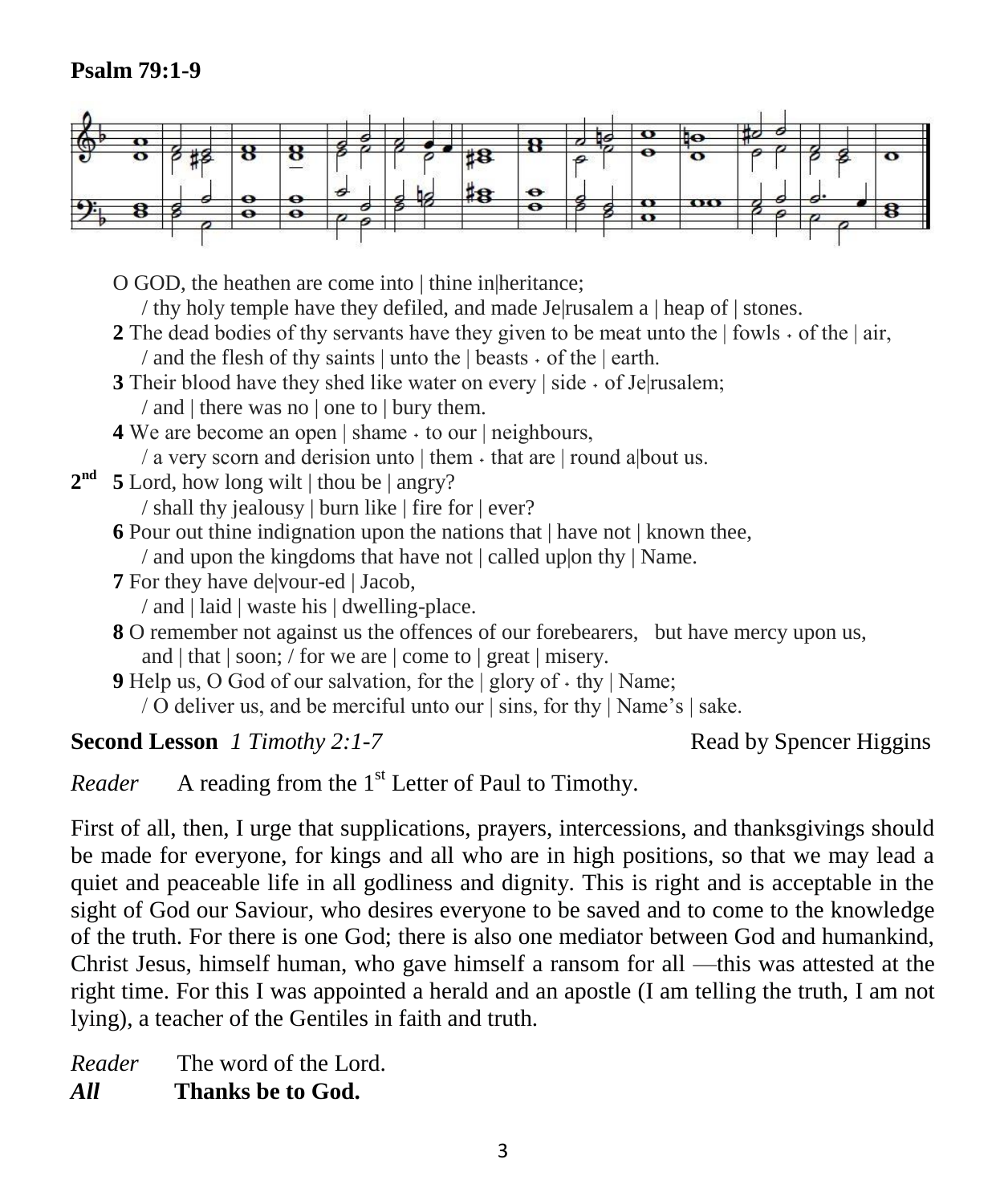

**The Holy Gospel** *Luke 16:1-13*

*Celebrant* The Lord be with you

### *All* **And also with you.**

*Celebrant* The Holy Gospel of our Lord Jesus Christ according to St. Luke.

## *All* **Glory to you, Lord Jesus Christ.**

Then Jesus said to the disciples, 'There was a rich man who had a manager, and charges were brought to him that this man was squandering his property. So he summoned him and said to him, "What is this that I hear about you? Give me an account of your management, because you cannot be my manager any longer." Then the manager said to himself, "What will I do, now that my master is taking the position away from me? I am not strong enough to dig, and I am ashamed to beg. I have decided what to do so that, when I am dismissed as manager, people may welcome me into their homes." So, summoning his master's debtors one by one, he asked the first, "How much do you owe my master?" He answered, "A hundred jugs of olive oil." He said to him, "Take your bill, sit down quickly, and make it fifty." Then he asked another, "And how much do you owe?" He replied, "A hundred containers of wheat." He said to him, "Take your bill and make it eighty." And his master commended the dishonest manager because he had acted shrewdly; for the children of this age are more shrewd in dealing with their own generation than are the children of light. And I tell you, make friends for yourselves by means of dishonest wealth so that when it is gone, they may welcome you into the eternal homes. 'Whoever is faithful in a very little is faithful also in much; and whoever is dishonest in a very little is dishonest also in much. If then you have not been faithful with the dishonest wealth, who will entrust to you the true riches? And if you have not been faithful with what belongs to another, who will give you what is your own? No slave can serve two masters; for a slave will either hate the one and love the other, or be devoted to the one and despise the other. You cannot serve God and wealth.<sup>'</sup>

*Celebrant* The Gospel of Christ. *All* **Praise to you, Lord Jesus Christ.**

**Homily The Reverend Geoffrey Sangwine**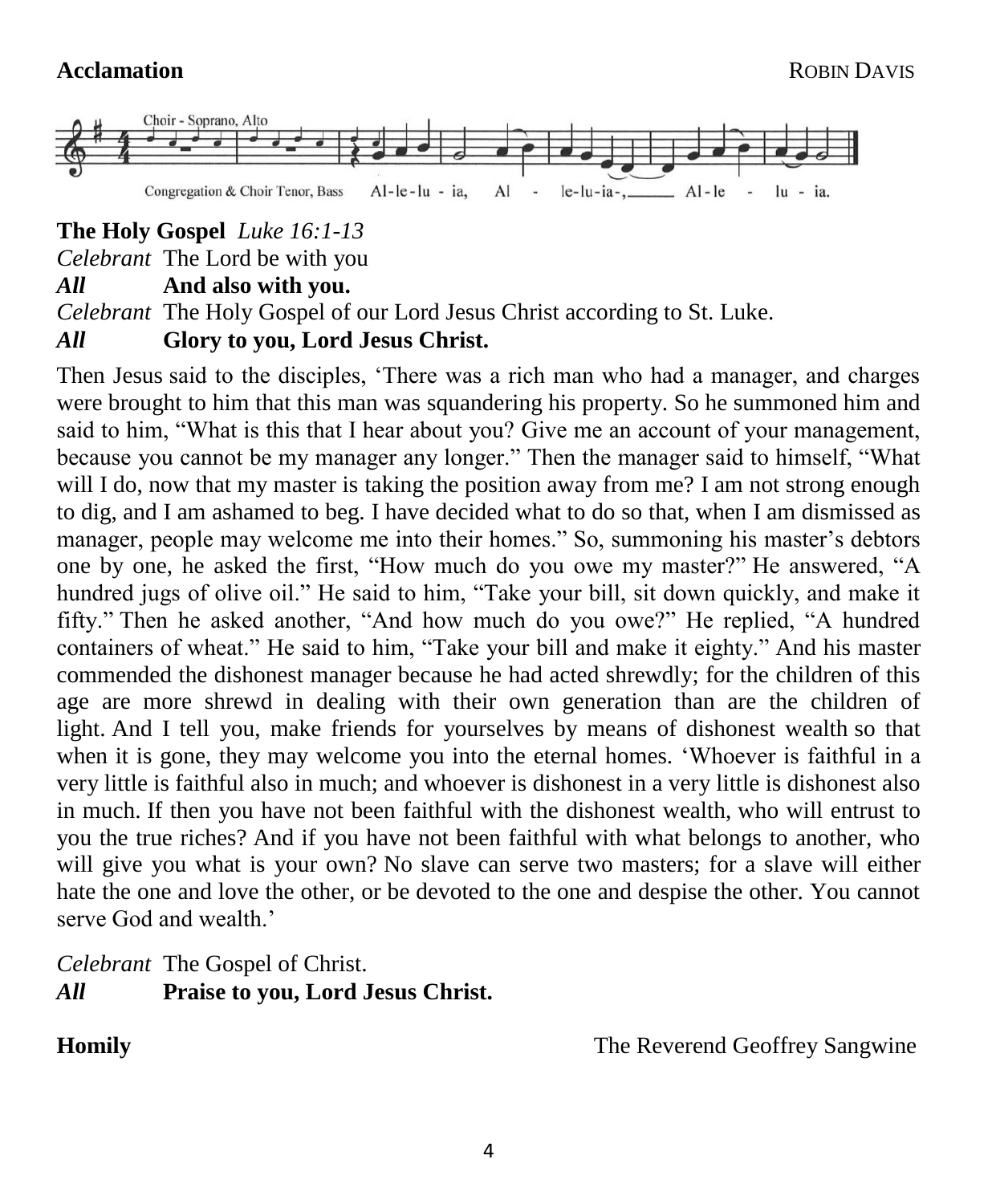## **The Apostles' Creed** *(Please stand as able)*

*Celebrant* Let us confess the faith of our baptism, as we say,

*All* **I believe in God, the Father almighty, creator of heaven and earth. I believe in Jesus Christ, his only Son, our Lord. He was conceived by the power of the Holy Spirit and born of the Virgin Mary. He suffered under Pontius Pilate, was crucified, died, and was buried. He descended to the dead. On the third day he rose again. He ascended into heaven, and is seated at the right hand of the Father. He will come again to judge the living and the dead. I believe in the Holy Spirit, the holy Catholic Church, the communion of saints, the forgiveness of sins, the resurrection of the body, and the life everlasting. Amen.**

**Prayers of the People** *Please kneel or stand, as able.* Led by Glenna Sims-Bonk

## **Anointing and Laying on of Hands for Healing**

*Celebrant* Holy Scripture teaches us that in acts of healing and restoration our Lord Jesus and his disciples laid hands on the sick and anointed them. By so doing they made known the healing power and presence of God. Pray that as we follow our Lord's example, we may know his unfailing love.

*Those who would like to be anointed are invited at this time to the St Peter's altar at the south side of the church.*

**Hymn 615** *Just As I Am* WOODWORTH

## **Confession and Absolution**

*The Celebrant invites the confession of sin. Then is said: Celebrant* Most merciful God,

*All* **We confess that we have sinned against you in thought, word and deed, by what we have done and by what we have left undone. We have not loved you with our whole heart; we have not loved our neighbours as ourselves. We are truly sorry and we humbly repent. For the sake of your Son, Jesus Christ, have mercy on us and forgive us, that we may delight in your will and walk in your ways, to the glory of your name. Amen.** *The Absolution is pronounced.*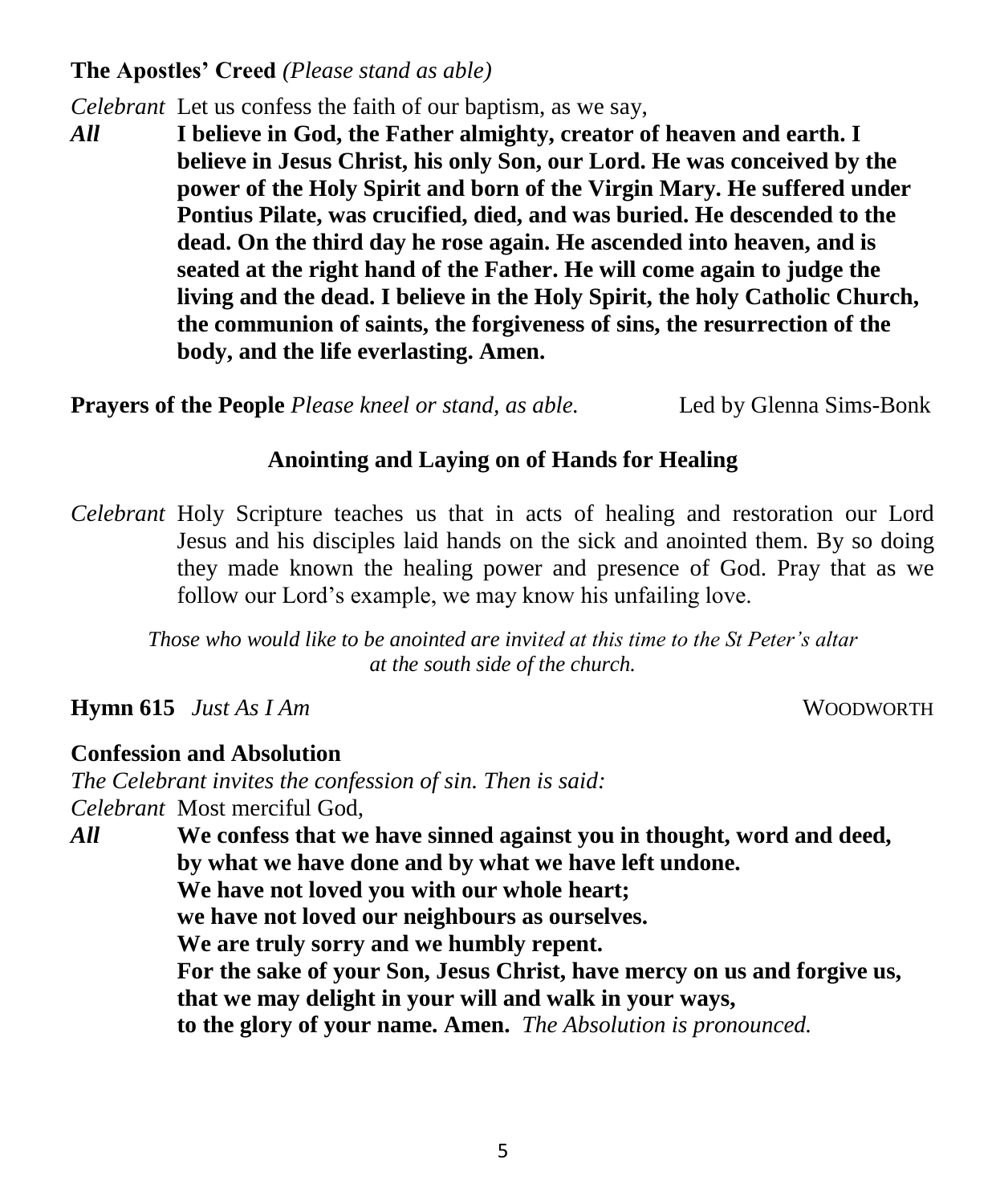## **The Peace**

*Celebrant* The peace of the Lord be always with you.

## *All* **And also with you.**

*We invite you to share a sign of peace with those near you – a handshake, slight bow or other form of greeting. Please respect the wishes of those who prefer not to shake hands.*

## **Celebration of the Eucharist**

**Hymn 466** *How Clear is Our Vocation, Lord* REPTON

## **Prayer over the Gifts & Great Thanksgiving**

*Celebrant* Eternal God, in Jesus Christ we behold your glory. Receive the offering of your people gathered before you, and open our hearts and mouths to praise your great salvation, the same Jesus Christ our Lord. **Amen.**

## **Eucharistic Prayer 1 –** BAS pp. 193-195

| Celebrant | The Lord be with you.                      |
|-----------|--------------------------------------------|
| All       | And also with you.                         |
| Celebrant | Lift up your hearts.                       |
| All       | We lift them to the Lord.                  |
| Celebrant | Let us give thanks to the Lord our God.    |
| All       | It is right to give our thanks and praise. |

*The Celebrant continues with the preface, then all sing:*

## **Sanctus -** CP# 735

**Holy, holy, holy Lord, God of power and might, heaven and earth are full of your glory. Hosanna in the highest. Blessed is he who comes in the name of the Lord. Hosanna in the highest.**

#### *The Celebrant continues:*

Holy God, source of life and goodness, all creation rightly gives you praise. In the fullness of time, you sent your Son Jesus Christ, to share our human nature, to live and die as one of us, to reconcile us to you, the God and Father of all. He healed the sick and ate and drank with outcasts and sinners; he opened the eyes of the blind and proclaimed the good news of your kingdom to the poor and to those in need. In all things he fulfilled your gracious will. On the night he freely gave himself to death, our Lord Jesus Christ took bread, and when he had given thanks to you, he broke it, and gave it to his disciples, and said, "Take, eat: this is my body which is given for you. Do this for the remembrance of me." After supper he took the cup of wine; and when he had given thanks, he gave it to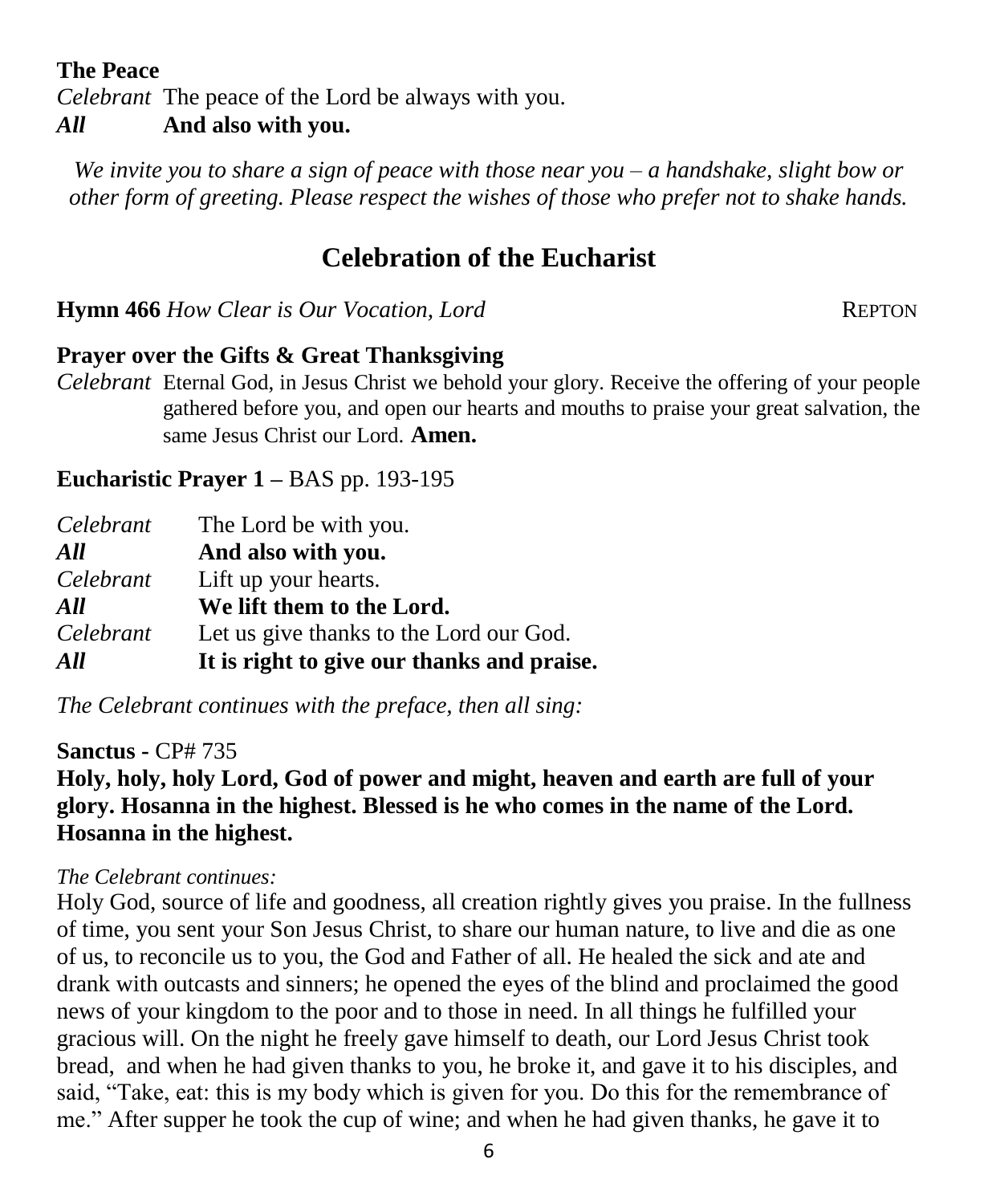them, and said, "Drink this, all of you: this is my blood of the new covenant, which is shed for you and for many for the forgiveness of sins. Whenever you drink it, do this for the remembrance of me." Gracious God, his perfect sacrifice destroys the power of sin and death; by raising him to life you give us life for evermore. Therefore, we proclaim the mystery of faith. **Christ has died. Christ is risen. Christ will come again.** Recalling his death, proclaiming his resurrection, and looking for his coming again in glory, we offer you, Father, this bread and this cup. Send your Holy Spirit upon us and upon these gifts, that all who eat and drink at this table may be one body and one holy people, a living sacrifice in Jesus Christ, our Lord. Through Christ, with Christ, and in Christ, in the unity of the Holy Spirit, all glory is yours, almighty Father, now and for ever. **Amen.**

**The Lord's Prayer** - Sung by All

**Our Father in heaven, hallowed be your name, your kingdom come, your will be done, on earth as in heaven. Give us today our daily bread. Forgive us our sins as we forgive those who sin against us. Save us from the time of trial, and deliver us from evil. For the kingdom, the power, and the glory are yours, now and for ever. Amen.**

## **Breaking of the Bread**

- *Celebrant* Creator of all, you gave us golden fields of wheat, whose many grains we have gathered and made into this one bread.
- *All* **So may your Church be gathered from the ends of the earth into your kingdom.**

*Celebrant* The gifts of God for the People of God.

## *All* **Thanks be to God.**

## **Agnus Dei** *Missa Ubi Caritas* BOB HURD

*Choir* Agnus Dei, qui tolis pecata mundi, miserere nobis. *[O Lamb of God, that takest away the sin of the world, have mercy upon us]* Jesus, the Bread of life, you take away the sins of the world… Agnus Dei… Jesus, the Prince of peace*…* Jesus, the Servant of God*…* Jesus, our Paschal Sacrifice*…* Dona nobis pacem *[Grant us your peace]*

## **Holy Communion**

*All baptized Christians are welcome to receive Communion.*

*Please do not dip the consecrated bread into the wine - Drinking from the chalice is considered safe from the point of view of public health. You are also welcome to receive only the bread, if you prefer. Indicate this by holding your arms crossed over your chest as the chalice passes; this is also a way to receive a blessing rather than communion. Gluten-free communion wafers are available – please let the administering priest know.*